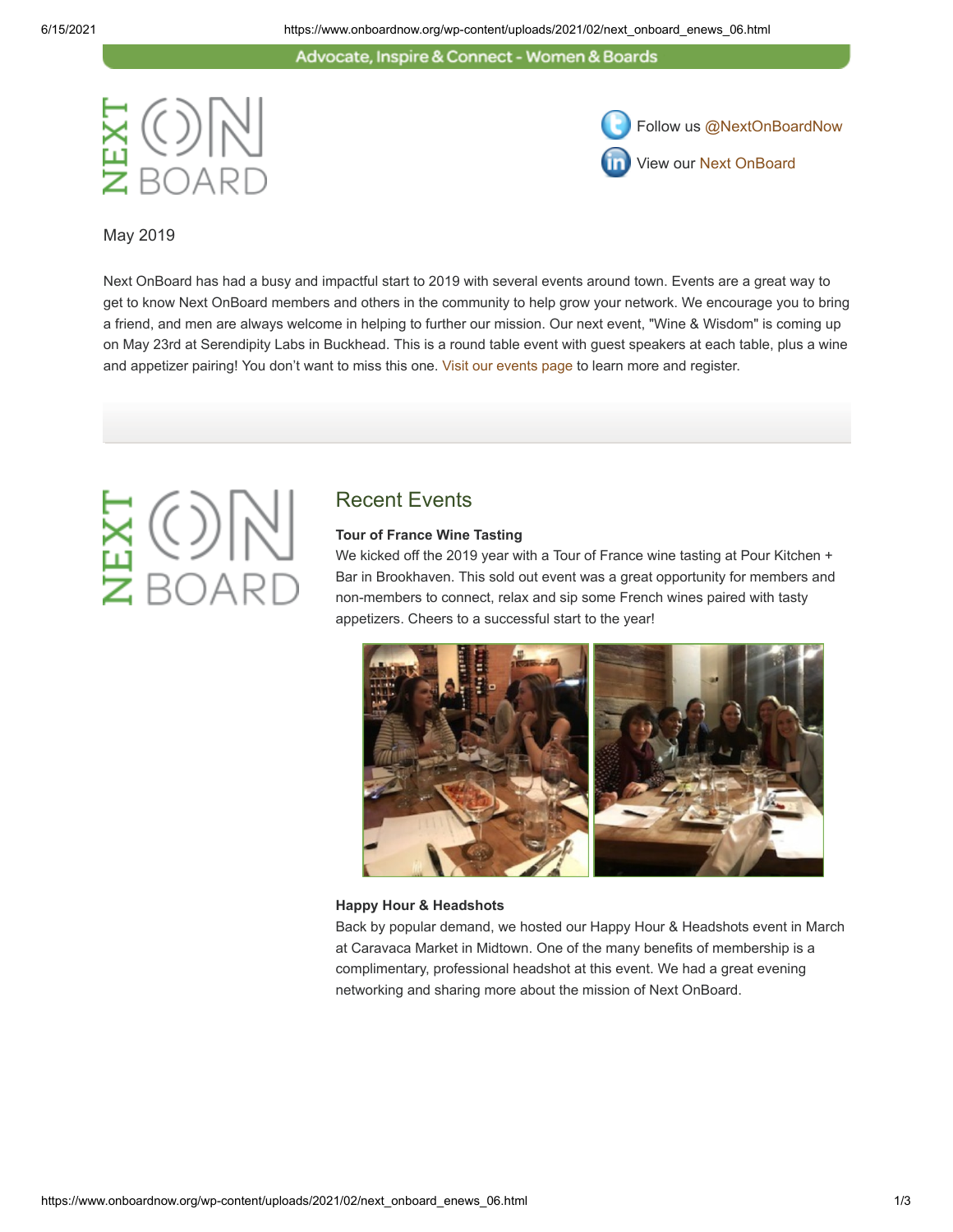6/15/2021 https://www.onboardnow.org/wp-content/uploads/2021/02/next\_onboard\_enews\_06.html



Be sure to check out [Next OnBoard's event page](https://www.onboardnow.org/news-events/events/) for more information on upcoming events!

## Next OnBoard's Mentor Program & Membership **Benefits**

The mentorship program's third year has kicked off with five wonderful mentors and 17 mentees. This is another great benefit for Next OnBoard members to connect with OnBoard members and learn from their vast knowledge and experiences. We are excited to hear about the great success of this year's program in the coming months!

**Still on the fence about joining Next OnBoard?** Here are just a few of the many reasons to become a member today.

- 1. Discounts to Next OnBoard and OnBoard events throughout the year, plus a complimentary headshot at the Happy Hour & Headshots event.
- 2. Exclusive access to our mentorship program where you will be matched with an experienced professional and a small group to connect with and learn from throughout the year.
- 3. Run for leadership and committee positions to enhance your professional experience and skills.

But don't take our word for it, here's what some of our members have to say about the benefits of membership.

"I love being a Next OnBoard member because it's helped me to grow my Atlanta network and participate in a mission I feel strongly about – increasing representation for women on boards in Georgia. Plus, I get access to all of the great events at a discounted price."

– *Kristy Barker*, Next OnBoard Member and Marketing Chair

"Starting out as a NOB member, my main goal was to grow my network and develop strong relationships with young professionals throughout all different types of industries. Ever since then, I've met incredible women along the way who share similar ambitions and hopes as we dive deeper into our careers. Now that I work on the NOB Events team as the Events Chair-Elect, I get to play an even larger role for our organization in making sure that our goals become a reality by creating an atmosphere that brings us all together in an exciting and professional way." – *Mallory Walker*, Next OnBoard Member and Events Chair Elect

"Next OnBoard membership has allowed me to meet and develop relationships with successful business men and women within the Atlanta area. It is great to have found a group that focuses on personal development and leadership